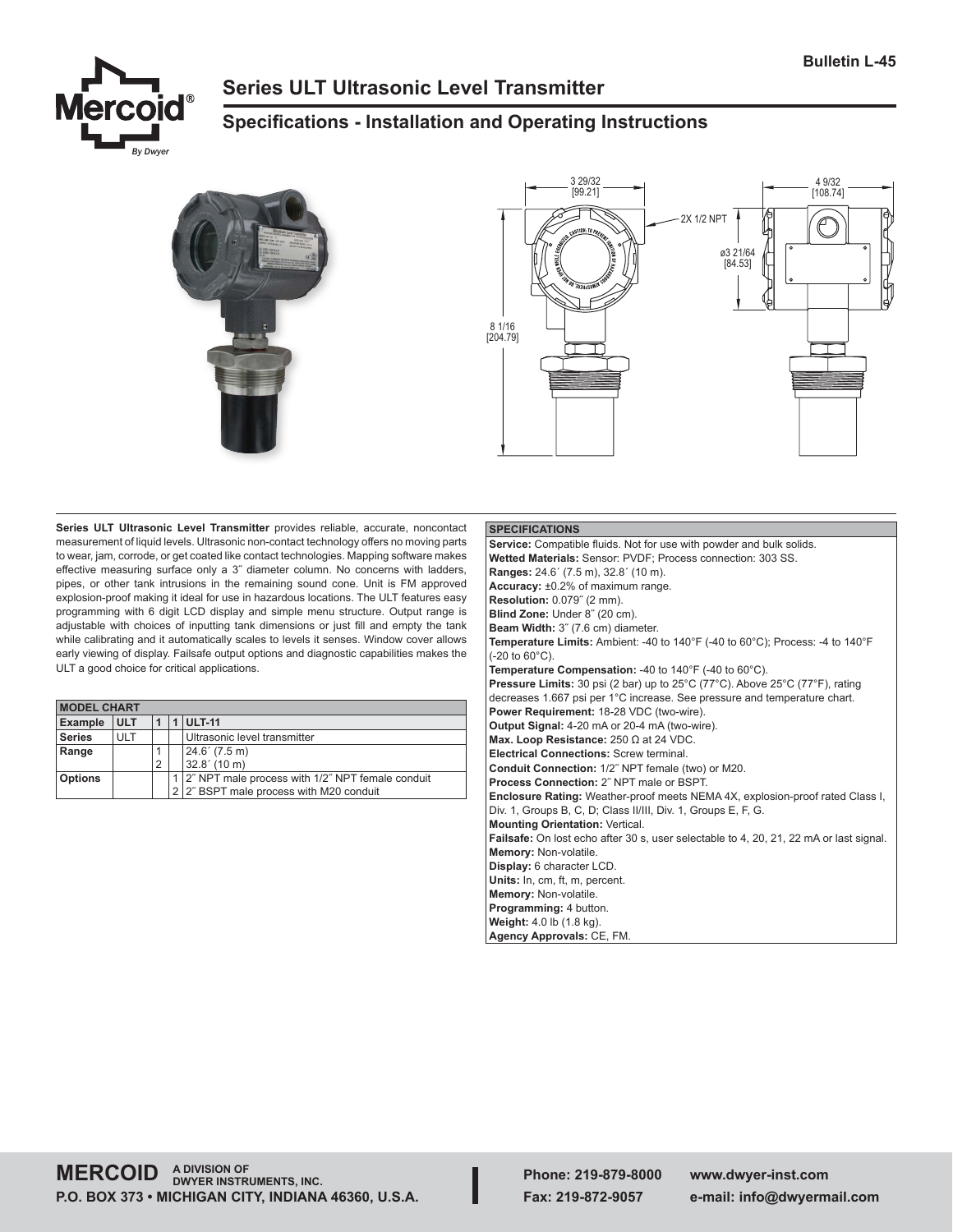

# **OPERATING PRINCIPLE**

Ultrasound is sound with a frequency greater than the upper limit of human hearing; approximately 20 kilohertz. The ULT contains an ultrasonic transducer and a temperature sensing element. The ultrasonic transducer transmits ultrasound wave pulses through air directed towards the material of which the level is desired. The ultrasound waves then reflect off of the material as an echo and travel back to the transducer. The level of the material is determined by the transit time of the ultrasound wave pulse from the sensor to material and for the echo to come back to the sensor. The speed of sound through air is sensitive to the air temperature. The ULT uses the temperature sensing element to compensate for air temperature changes.

The ULT incorporates patented surface processing technology and adaptive signal processing. Surface processing technology filters out all signal obstructions that may be in the tank creating an effecting beam diameter of only 3˝ (7.6 cm). This beam diameter is a straight column and not cone shaped like competitor units. Adaptive signal processing continuously optimizes sensor power, output filtering, and environmental noise rejection.

# **INSTALLATION**

# **Unpacking**

Remove the ULT from the shipping carton and inspect for damage. If damage is found, notify the carrier immediately.

# **Materials**

The ULT may be used to detect level of a variety of materials. Since the sensing technology is non-contact it is well suited for corrosive, coating, slurry, or sticky media. The hazardous approval rating also makes the unit ideal for use with hazardous rated applications. Please see the specifications section for hazardous approval classifications.

### **Mounting Location**

- The process temperature and ambient temperature must be within the specified limits.
- The probe must be located away from tank inlets or chutes where material may fall on the probe during filling or emptying.
- The probe must be located at least 3˝ (7.6 cm) away from the tank side wall.
- The probe cannot be used in vacuum applications.
- The probe must be installed vertically and perpendicular to the media surface.
- Make sure the covers are accessible to allow for programming, wiring, and ability to see the display.







**Figure 1: Unsuitable mounting locations**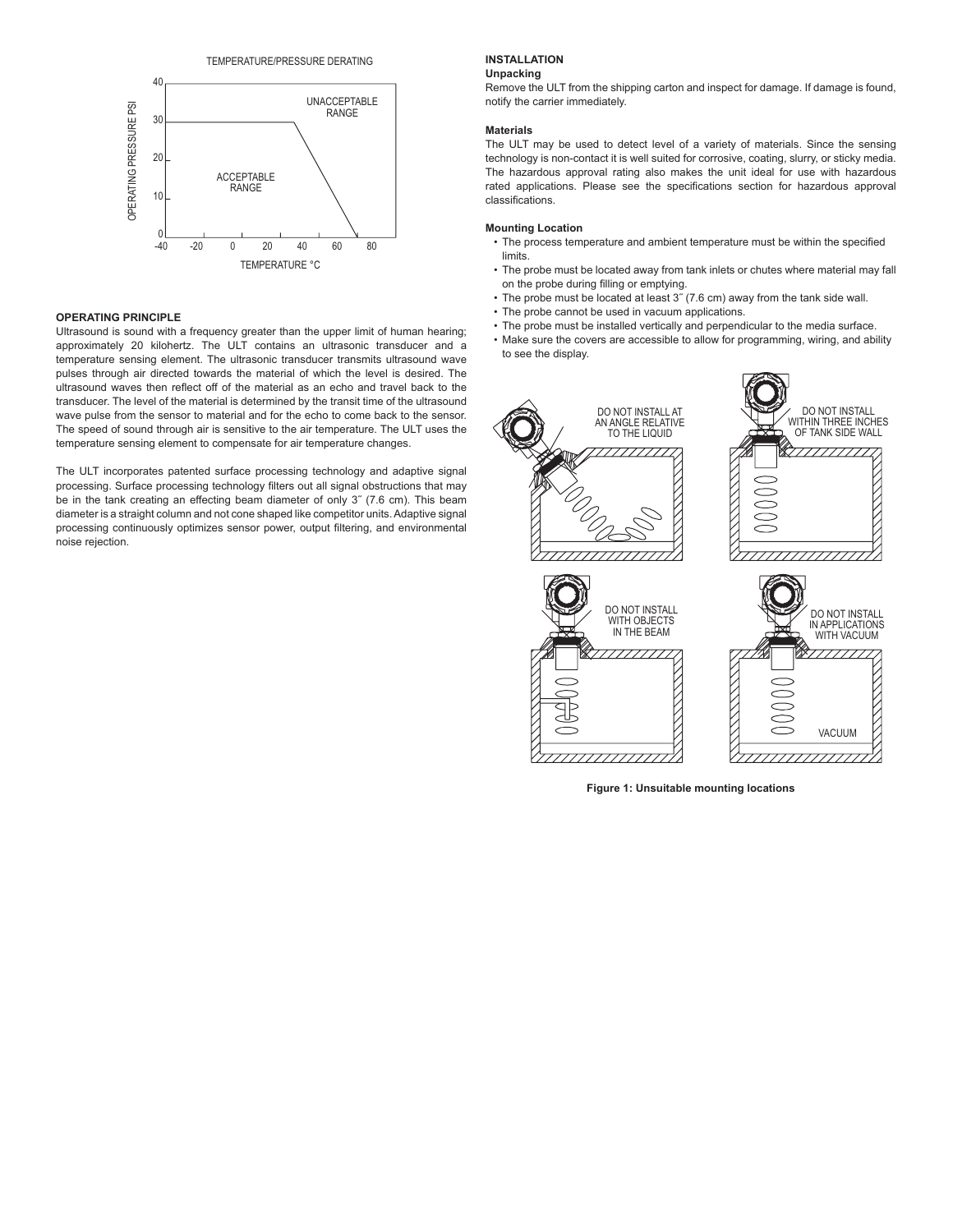# **MOUNTING FITTING**

Fittings should be selected that minimize the installation height of the transmitter so that mounting hardware does not interfere with the acoustic signal. If the installation does require a riser then the transmitter may be elevated up to 12˝ (30 cm) in a 6˝ (15 cm) diameter riser, 8<sup> $\degree$ </sup> (20 cm) in a 4 $\degree$  (10 cm) diameter riser, and 3 $\degree$  (7.6 cm) in a 2 $\degree$  (5 cm) diameter riser, see Figure 2. A stand pipe may be used to dampen turbulence or separate surface foam. Use a minimum 3˝ diameter pipe and cut to the desired length of the transmitter span with a 45° notch at the bottom. A ventillation hole needs to be created at the top of the pipe within the 8˝ (20 cm) blind zone, see Figure 3.



**Figure 3: Stand pipe mounting**

# **ELECTRICAL CONNECTION**

Do not exceed the specified supply voltage rating. Permanent damage not covered by the warranty may result. This unit is not designed for AC voltage operation. **A** CAUTION

**Note:** Installation must be made in accordance with local codes and regulations. When fishing wire through the conduit connection do not allow the wire to touch or press on components on the boards. Damage to the circuitry may result. Make sure that the wire is routed so it will not interfere with the calibration switches.

**Hazardous Area Use:** Plug any unused conduit openings.  $\blacktriangle$ **CAUTION**Plug must engage a minimum of 5 threads. Use a conduit seal within 18˝ (45.7 cm) of conduit entry. Disconnect power before opening, servicing, programming, installing, or removing.

The ULT provides two 1/2˝ NPT female ports for conduit connection. The conduit connection must be made such that condensation is not allowed to enter the sensor housing. If necessary install a conduit breather drain in a separate conduit body to prevent buildup of moisture. If nonmetallic conduit is used the protective ground may be connected to the internal ground connection screw.

The ULT transmitter is designed as a two wire 4-20 mA device. Connection to the board is through a two pin terminal block. The circuitry is polarized so the positive must be connected to terminal 1 and the negative must be connected to terminal number 2. It is recommended that shielded twisted pair wire be used if the potential exists for interference from external noise sources. Ground the shield at the case using the internal ground screw and leave the other end of the shield open. Do not use the shield as one of the current loop conductors.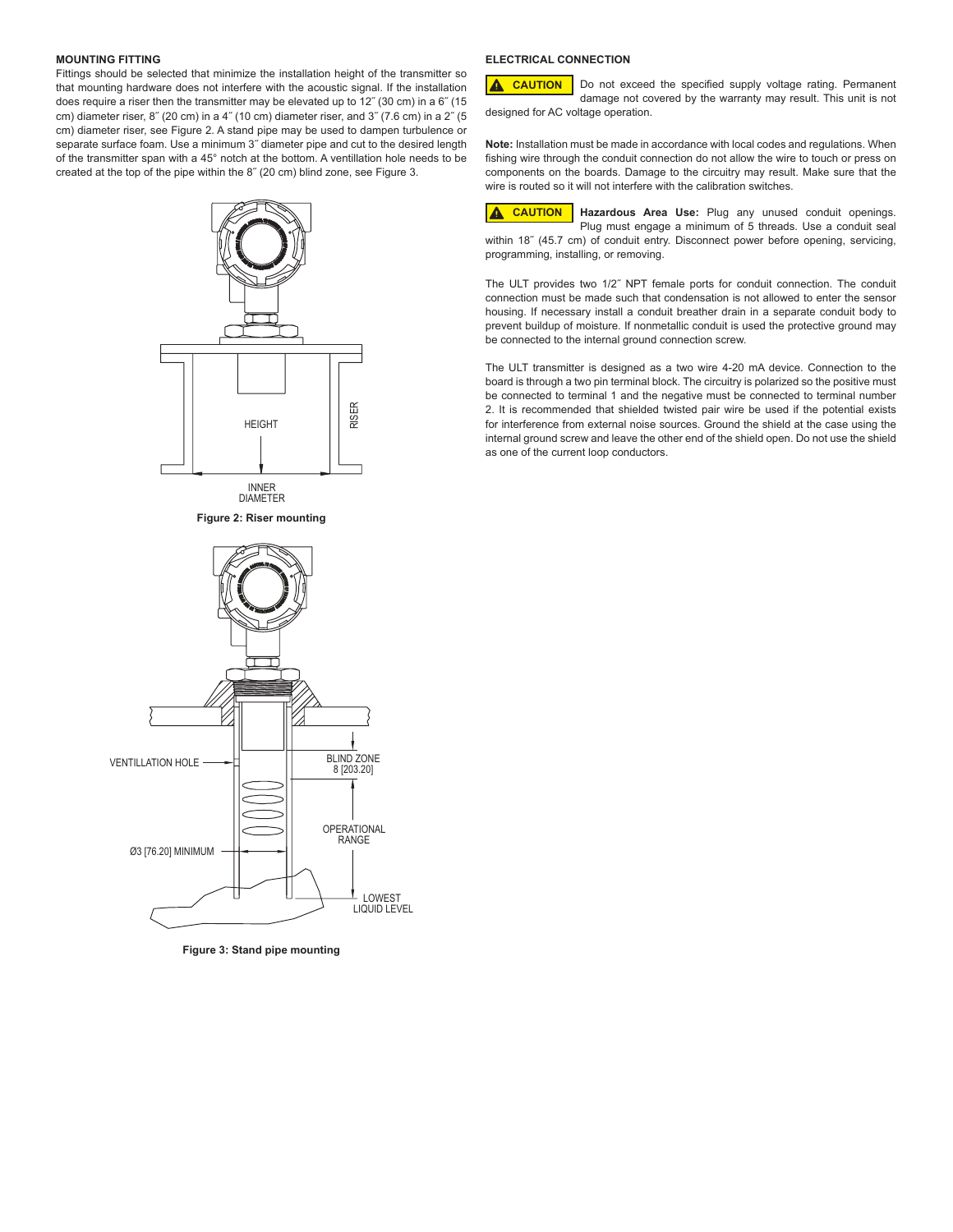## **Power Supply**

The transmitter requires a minimum of 18 Volts DC at its connection for proper operation, and a maximum of 28 Volts. Choose a power supply with a voltage and current rating sufficient to meet this power specification under all operational conditions. If the supply is unregulated, make sure that the output voltage remains within the required voltage range under all power line conditions. Ripple on the supply should not exceed 100 mV.

#### **Loop Resistance**

The maximum allowable loop resistance is dependent on the power supply voltage. The maximum loop voltage drop must not reduce the transmitter voltage below the 18 Volt minimum. The maximum loop resistance can be calculated using the following equation:

$$
R_{MAX} = \frac{V_{PS} - 18.0}{20 \text{ mA}}
$$

Where VPs is the power supply voltage.



**Figure 4: Electrical wiring diagram**

### **SETUP & CALIBRATION**

Four buttons are provided for all setup and calibration operations. All settings are stored in nonvolatile memory so they will not be lost if the power is removed.



**Figure 5: Display and programming buttons**

## **KEY FUNCTIONS**

# **INDEX**

Pressing the **INDEX** button advances the display to the next menu item.

# **ENTER**

Pressing the **ENTER** button for approximately two seconds will end operating mode and enter programing mode. In programming mode press the **ENTER** button will store the value of menu items once they are changed to a new value.

# **UP**

Pressing the **UP** button increments a value in programming.

## **DOWN**

Pressing the **DOWN** button decrements a value in programming.

## **UP & INDEX**

Pressing the **UP** and **INDEX** simultaneously will allow faster increments in a value for programming.

#### **DOWN & INDEX**

Pressing the **DOWN** and **INDEX** simultaneously will allow faster decrements in a value for programming.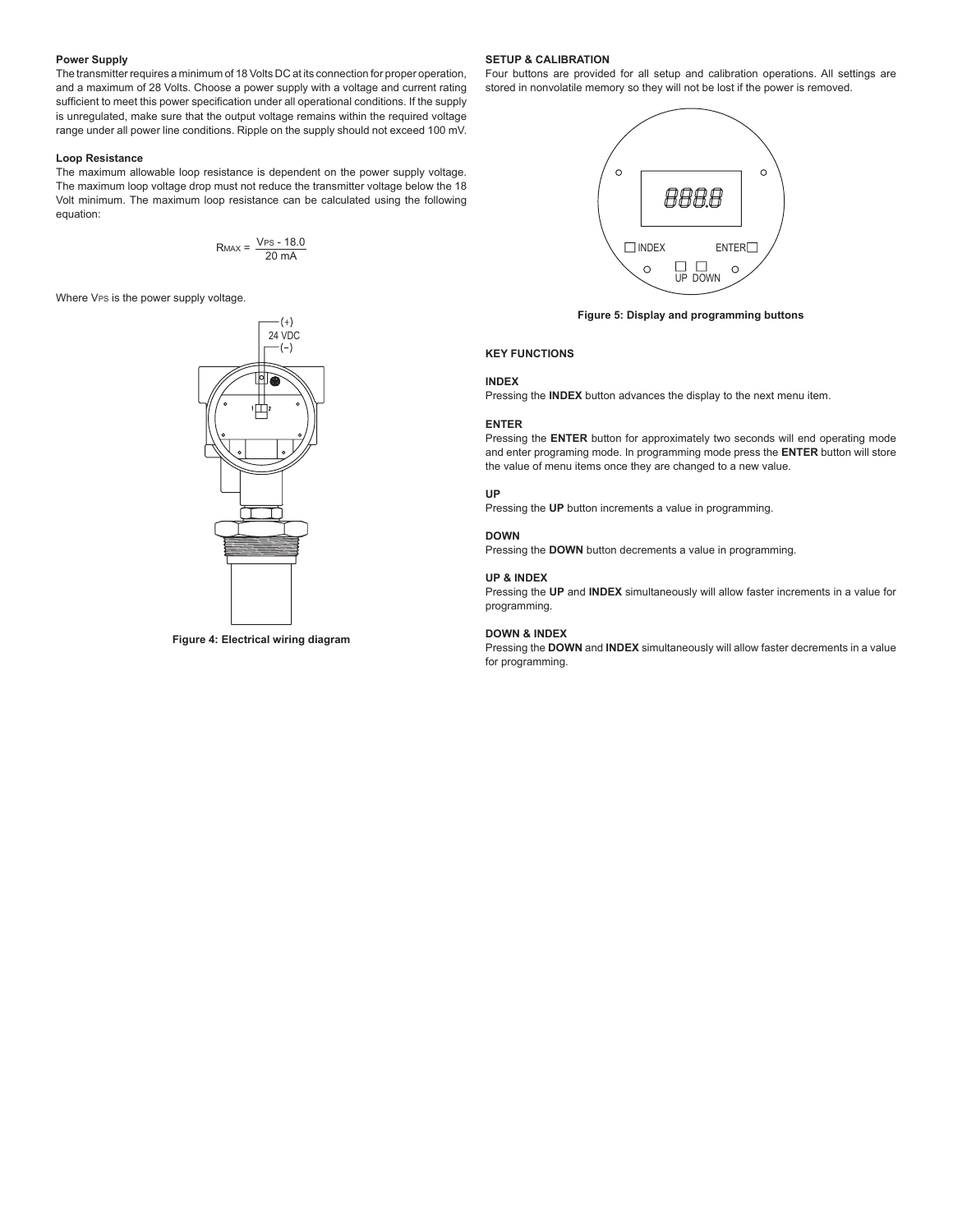# **MENU SELECTIONS**

The transmitter has two modes: operating and programming. In the normal operating mode the transmitter will display the liquid height. The unit comes factory calibrated with the output defaulted to 4 mA equal to the maximum range and 20 mA equal to the minimum range of the transmitter model. In the programming mode the transmitter will display the programming menus and choices. When in the programming mode the transmitter will hold the last current value. The value will not change until the transmitter is returned to operating mode via RUN in the menu structure.

To enter the programming mode press and hold the **ENTER** button for approximately 5 seconds. Once in programming mode there are the following top menu selections: **DISPLAY**, **TANK**, **OUTPUT**, **TARGET CAL**, **VALUES**, **HELP**, and **RUN**. Pressing the **INDEX** button will increment to the next top menu and pressing the ENTER button will enter the menu for programming changes.

#### **DISPLAY MENU**

Press **INDEX** to advance to the next menu time. Press **ENTER** to retain the value.

# **MEASURE**

|         | Sets the transmitter output: Select LIQUID or AIR. Factory default is LIQUID. |
|---------|-------------------------------------------------------------------------------|
| 1.01107 | Orderstord I has the besteck of the Berniel in the teach-                     |

- LIQUID Output will be the height of the liquid in the tank.
- **AIR** Output will be the height of the air above the liquid in the tank.<br>**EXIT** Exit without making changes.
- **Exit without making changes.**

#### **UNITS**

Sets the transmitter display and output unit of measure. Select **INCHES**, **FEET**, **CM**, or **METER**. Factory default is **INCHES**.

| <b>INCHES</b> | Display and output will be in inches.      |
|---------------|--------------------------------------------|
| <b>FEET</b>   | Display and output will be in feet.        |
| CМ            | Display and output will be in centimeters. |
| <b>METER</b>  | Display and output will be in meters.      |
| <b>EXIT</b>   | Exit without making changes.               |
|               |                                            |

# **SHOW**

Sets the transmitter display for distance measure or percentage measure. Select **DISTANCE** or **PERCENT**. Factory default is **DISTANCE**.

**DISTANCE** Display will be in units of distance.

**PERCENT** Display will be in percentage of range.

**EXIT** Exit without making changes.

# **HELP**

Displays a guide to the menu items in this menu. Press **ENTER** to display.

#### **EXIT**

Exits **DISPLAY** menu and goes back to the top menu. Press **ENTER** to go back to the top menu or press **INDEX** to loop back through the **DISPLAY** menu options.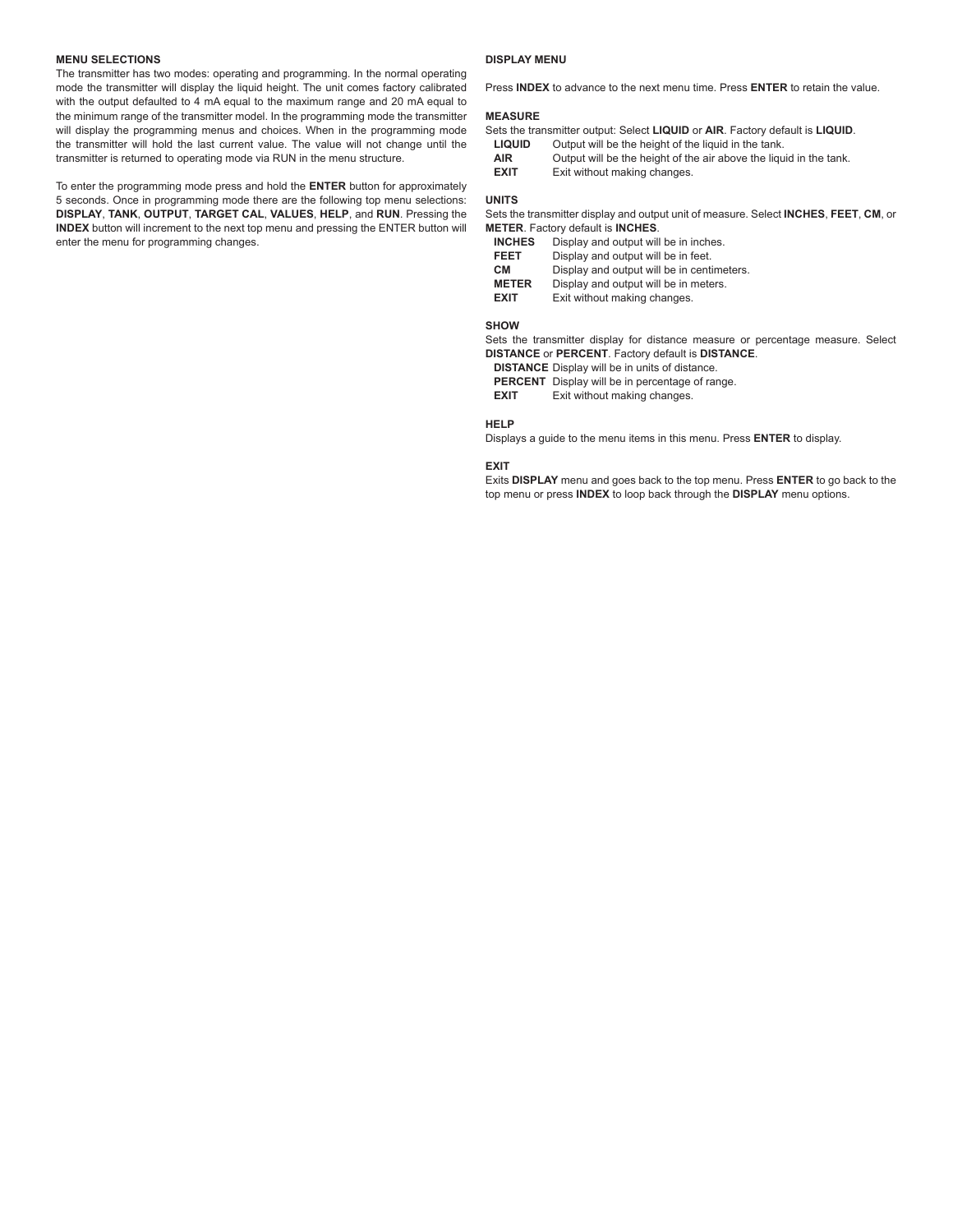# **TANK MENU**

If the tank dimensions are known these menu item can be used to set the 4 and 20 mA points manually. See Figure 6 below. Press **INDEX** to advance to the next menu item. Press **ENTER** to retain the value.

#### **HEIGHT**

Sets the 4 mA value. Program as the distance from the transducer face to the 4 mA value desired (normally the bottom or lowest value of the tank). Factory default is the maximum range of the model. Use the **UP** and **DOWN** buttons to change the value in the length units the unit has been programmed for. The programmed value can be anywhere in the range below **FILL HEIGHT**. If reverse mA is used then this will become the 20 mA value.

# **FILL HEIGHT**

Sets the 20 mA value. Program as the distance from the **HEIGHT** (normally the bottom of the tank) to the 20 mA value desired. Factory default is the maximum range of the model minus the blind zone distance of 8˝ (20 cm). Use the **UP** and **DOWN** buttons to change the value in the length units the unit has been programmed for. The programmed value can be anywhere in the range above **HEIGHT**. The maximum value for **FILL HEIGHT** is the maximum range of the unit minus the blind zone distance of 8˝ (20 cm). The blind zone distance is automatically subtracted from the **FILL HEIGHT** value programmed. If reverse mA is used then this will become the 4 mA value.

When setting up HEIGHT and FILL HEIGHT ensure that the minimum BLIND ZONE requirements are adhered to with no target **NOTICE**

within the BLIND ZONE and that the FILL H is not higher than the HEIGHT. If these parameters are not maintained, unit may remain in WARM UP mode until the proper levels have been input. If unit is in WARM UP ensure no targets are within the BLIND ZONE area and cycle power to return to set up to update the set up parameters.



**Figure 6: Height and fill height**

# **HELP**

Displays a guide to the menu items in this menu. Press **ENTER** to display.

#### **EXIT**

Exits **TANK** menu and goes back to the top menu. Press **ENTER** to go back to the top menu or press **INDEX** to loop back through the **TANK** menu options.

#### **OUTPUT MENU**

Press **INDEX** to advance to the next menu item. Press **ENTER** to retain the value.

#### **SAFE MODE**

Sets the output of the transducer for fail-safe mode. The transmitter will output the safe mode programmed setting if the transmitter loses the echo signal. Select 22 mA, 21 mA, 20 mA, 4 mA or HOLD. Factory default value is 22 mA. Unit will resume normal operation when echo signal is again received.

| 22 mA | Output of 22 mA. |
|-------|------------------|
| 21 mA | Output of 21 mA. |
| 20 mA | Output of 20 mA. |

**4 mA** Output of 4 mA.

**HOLD** Output of last known signal is held.<br>**EXIT** Exit without making changes. **Exit without making changes.** 

### **REVERSE MA**

Sets the transmitter output to be forward or reverse acting. Select NORM or REV. Factory default is NORM with 4 mA set at the maximum range of the unit and 20 mA set at the end of the blind zone. See Figure 7 below.

**Note:** HEIGHT and FILL H must be set before reversing the output.

**NORM** 4 mA is set to be the bottom of the tank (tank empty) and 20 mA is set to be the height the liquid can go in the tank (tank full).

**REVERSE** 20 mA is set to be the bottom of the tank (tank empty) and 4 mA is set to be the height the liquid can go in the tank (tank full).

**EXIT** Exit without making changes.



**Figure 7: Reverse output operation**

#### **HELP**

Displays a guide to the menu items in this menu. Press **ENTER** to display.

#### **EXIT**

Exits **OUTPUT** menu and goes back to the top menu. Press **ENTER** to go back to the top menu or press **INDEX** to loop back through the **OUTPUT** menu options.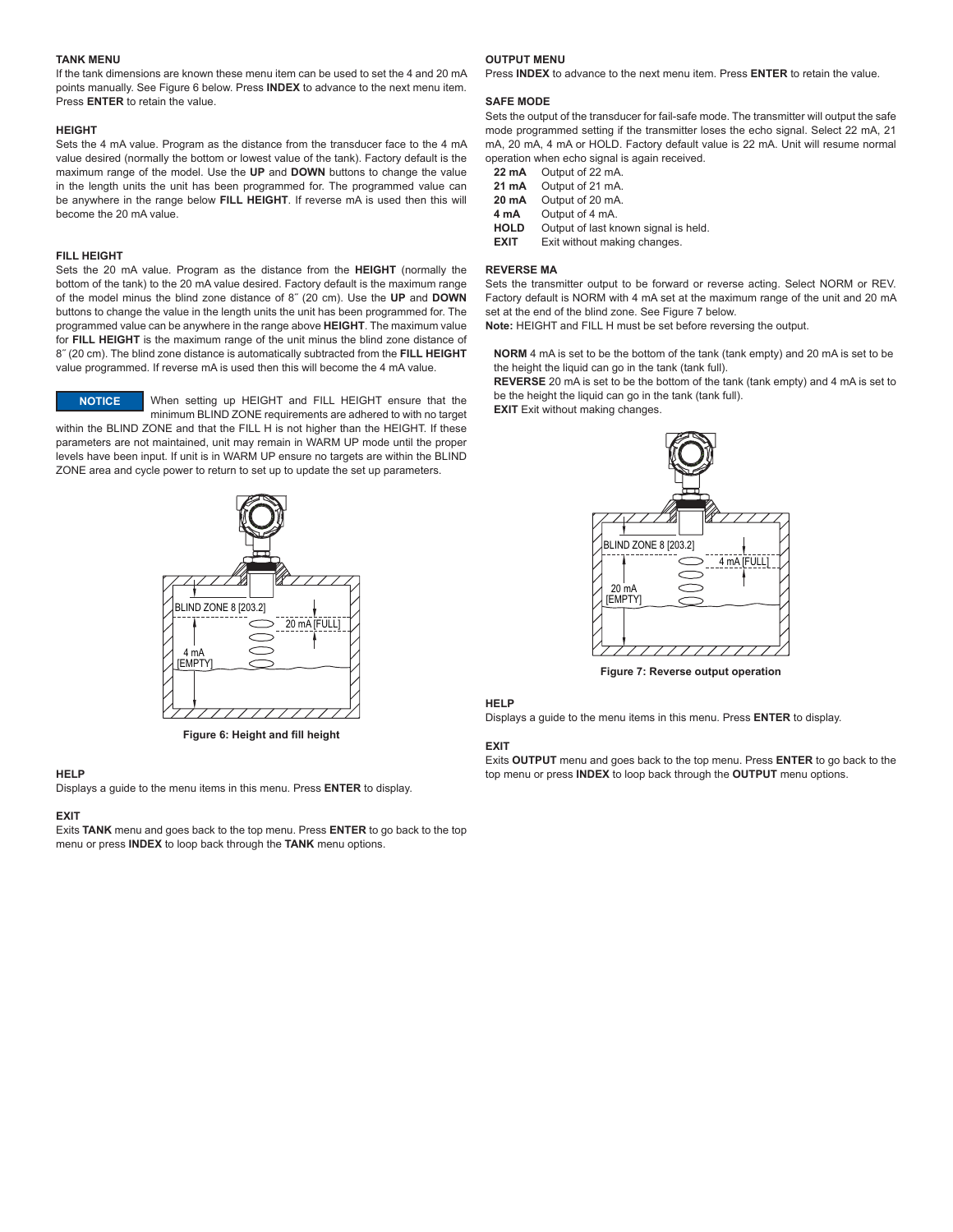# **TARGET CAL MENU**

Target Calibration sets the tank empty and tank full distances for the transmitter output based on the actual level in the tank. This is good to use if the tank dimensions are unknown or if it is desired to fill and empty the tank for precise measurement points. Press **INDEX** to advance to the next menu time. Press **ENTER** to retain the value. See Figure 8 below.

### **FULL**

Fill the tank to the full liquid level desired. Press **ENTER** and this level will be saved.

# **EMPTY**

Drain the tank to the empty level desired. Press **ENTER** and this level will be saved.

## **HELP**

Displays a guide to the menu items in this menu. Press **ENTER** to display.

## **EXIT**

Exits **TARG CAL** menu and goes back to the top menu. Press **ENTER** to go back to the top menu or press **INDEX** to loop back through the **TARG CAL** menu options.



**Figure 8: Target calibration**

# **VALUES MENU**

# **SETUP**

Displays the current programmed setup for the unit. This is scrolling data that will return to the **VALUES** menu after displaying all the parameters. Values shown are: **MEASUR**, then the setting; **UNITS**, then the setting; **SHOW**, then the setting; **HEIGHT**, then the setting; **FILL H**, then the setting; **SAFE**, then the setting; **REV MA**, then the setting.

# **DIAGNOSTICS**

Displays diagnostic items that may be relevant to the transmitter and its performance in the application. This is scrolling data that will return to the **VALUES** menu after displaying all the parameters. Values shown are **RANGE**, then the setting; **TEMP**, then the setting; **ECHO**, then the setting; **POWER**, then the setting; **VER**, then the setting.

#### **RESET**

Resets the programming to factory default settings.

- **YES** Resets the programming to factory default settings.
- **NO** Exits without making changes.

# **EXIT**

Exits **VALUES** menu and goes back to the top menu. Press **ENTER** to go back to the top menu or press **INDEX** to loop back through the **VALUES** menu options.

#### **HELP MENU**

Contains contact information for Dwyer Instruments, Inc.